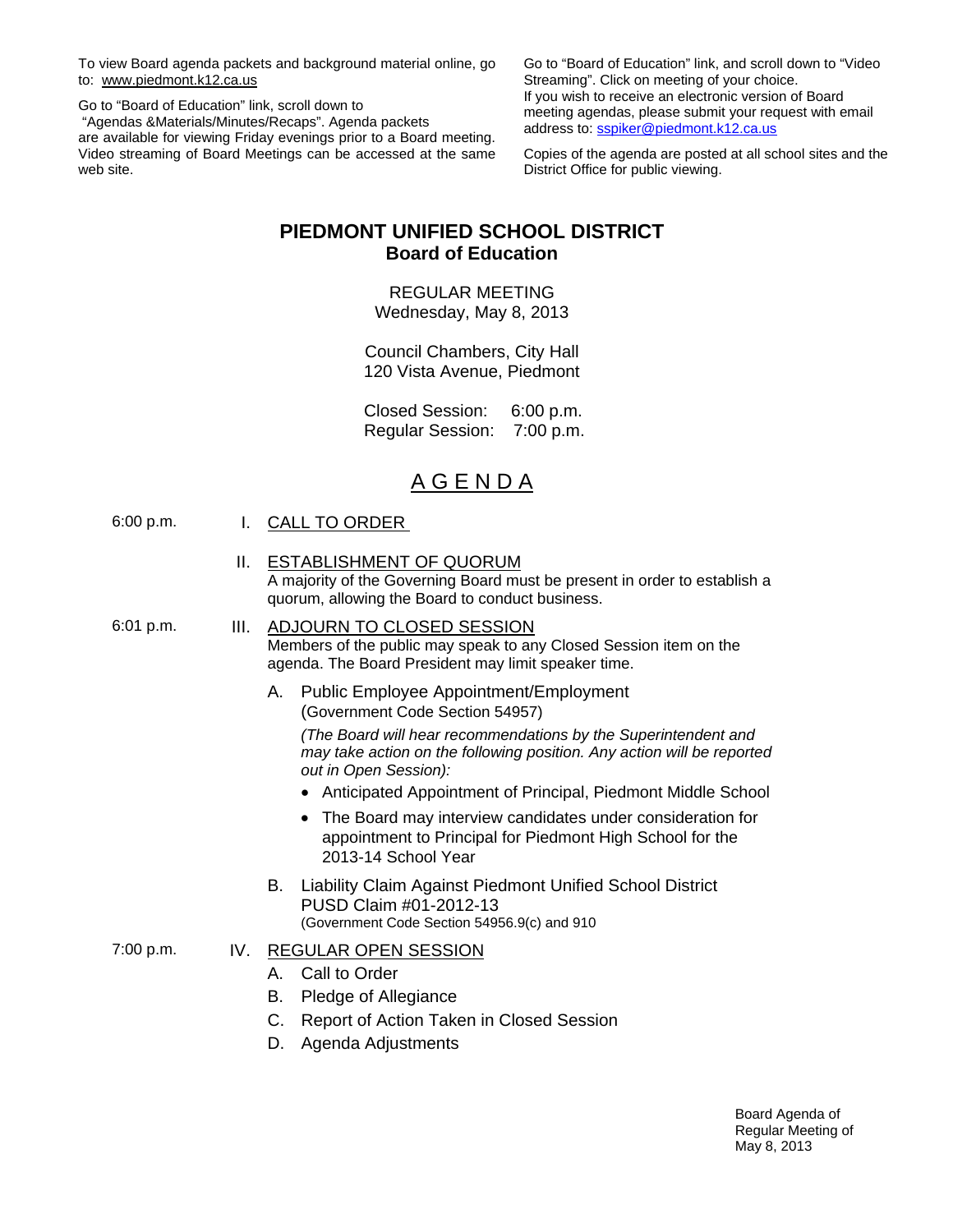| 7:10 p.m. | V.    | COMMUNICATIONS / ANNOUNCEMENTS (COMMUNITY)<br>The comments are informational only, covering items of interest to the<br>Board, staff and community.                                                                                                                                                                                                                            |           |  |
|-----------|-------|--------------------------------------------------------------------------------------------------------------------------------------------------------------------------------------------------------------------------------------------------------------------------------------------------------------------------------------------------------------------------------|-----------|--|
|           |       | Association of Piedmont Teachers (APT)<br>А.                                                                                                                                                                                                                                                                                                                                   |           |  |
|           |       | В.<br>California School Employees Association (CSEA)                                                                                                                                                                                                                                                                                                                           |           |  |
|           |       | $C_{1}$<br><b>Parent Clubs</b>                                                                                                                                                                                                                                                                                                                                                 |           |  |
|           |       | Student Representative to the Board<br>D.                                                                                                                                                                                                                                                                                                                                      |           |  |
|           |       | Е.<br>Persons Wishing to Speak to Any Item Not Listed<br>on the Agenda                                                                                                                                                                                                                                                                                                         |           |  |
|           |       | Superintendent Announcement<br>F.                                                                                                                                                                                                                                                                                                                                              |           |  |
|           |       | <b>Board President Announcement</b><br>G.                                                                                                                                                                                                                                                                                                                                      |           |  |
| 7:30 p.m. | VI.   | <b>PRESENTATION</b>                                                                                                                                                                                                                                                                                                                                                            |           |  |
|           |       | Recognition of Bill Drum (posthumously) and Mary Ireland as<br>А.<br>Recipients of 2013 Arthur Hecht Volunteer of the Year Award<br>and Recognition of PHS Advanced Placement Art Students<br>Xinyue Wang and Amber Ellis.                                                                                                                                                     |           |  |
|           | VII.  | <b>REVIEW AND ACTION ITEMS</b><br>(The Board President may limit speaker time)                                                                                                                                                                                                                                                                                                 |           |  |
| 7:50 p.m. |       | *Conduct Public Hearing and Adopt Proposed New Textbooks<br>А.<br>for World Language<br>(Assistant Superintendent Booker)                                                                                                                                                                                                                                                      | Page 1    |  |
|           |       | A 30-day public review period of the textbooks was conducted from<br>March $27th$ through May $8th$ . The Board will be requested to adopt the<br>textbooks at this meeting.                                                                                                                                                                                                   |           |  |
| 8:00 p.m. |       | *Approve Repayment Options for Bond Anticipation Notes<br>В.<br>(BANs) and Provide Staff with Direction for the Use of Any<br>Modernization Funds to Pay Down Debt                                                                                                                                                                                                             | Pages 2-3 |  |
|           |       | (Superintendent Hubbard and Assistant Superintendent Brady)                                                                                                                                                                                                                                                                                                                    |           |  |
|           |       | The pay down of any debt service must be decided prior to the<br>issuance of the bonds so that the total amount needed to be financed<br>can be determined. The Board will consider options for the conversion<br>of BANs to bonds and provide direction to staff for next steps.                                                                                              |           |  |
| 8:40 p.m. |       | C. *Conduct Public Hearing for 2013-14 Contract Openers<br>Between the District and the Association of Piedmont Teachers<br>(APT)<br>(Superintendent Hubbard)                                                                                                                                                                                                                  | Pages 4-5 |  |
|           |       | Tonight will be the second public hearing. Contract openers between<br>the District and APT were "sunshined" for public inspection and<br>comment over the past four weeks. The Board is holding the final<br>public hearing tonight, after which time negotiations will begin. The<br>negotiation meetings are confidential.<br>http://www.piedmont.k12.ca.us/human-resources |           |  |
| 8:50 p.m. | VIII. | INFORMATION/ANNOUNCEMENTS                                                                                                                                                                                                                                                                                                                                                      |           |  |
| 8:55 p.m. | IX.   | <b>CORRESPONDENCE</b>                                                                                                                                                                                                                                                                                                                                                          |           |  |
| 9:00 p.m. | Х.    | <b>BOARD REPORTS</b>                                                                                                                                                                                                                                                                                                                                                           |           |  |
| 9:05 p.m. | XI.   | <b>CONSENT CALENDAR: ACTION ITEMS</b><br>The following items are considered routine and can be handled with one<br>action since it is recommended that all items be approved unanimously.                                                                                                                                                                                      |           |  |
|           |       | Board Agenda of                                                                                                                                                                                                                                                                                                                                                                |           |  |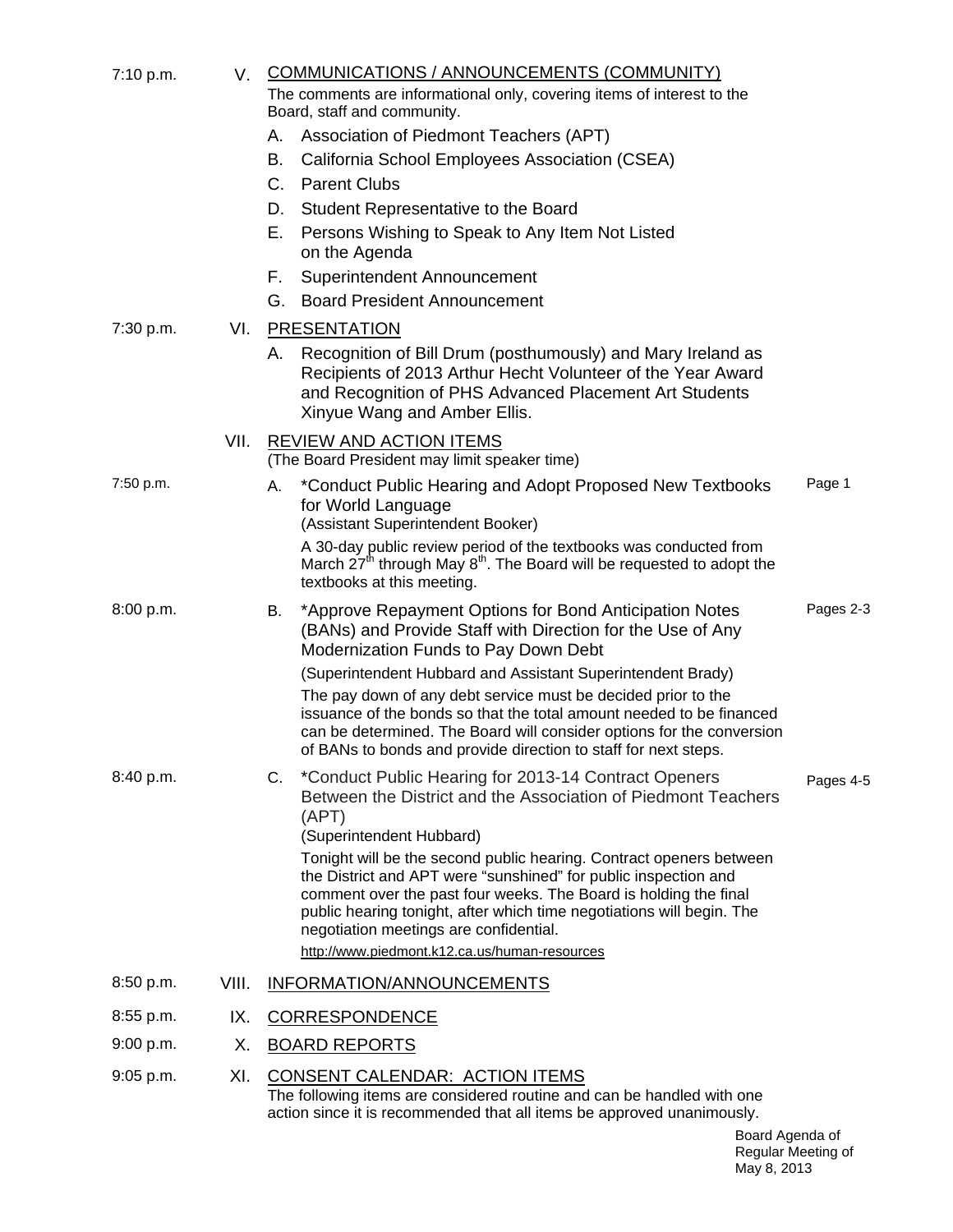Board members may request any item(s) be removed from the Consent Calendar and considered separately.

|      | board members may request any item(s) be removed noming Consent<br>Calendar and considered separately.                                                                                                                                                                                     |             |
|------|--------------------------------------------------------------------------------------------------------------------------------------------------------------------------------------------------------------------------------------------------------------------------------------------|-------------|
| А.   | *Adopt Regular Board Meeting Minutes of March 27, 2013 and<br>April 10, 2013.                                                                                                                                                                                                              | Pages 6-28  |
| В.   | *Approve Monthly Financial Report for the District for the Month<br>of April, 2013                                                                                                                                                                                                         | Pages 29-31 |
|      | C. *Approve Personnel Action Report                                                                                                                                                                                                                                                        | Pages 32-33 |
| D.   | *Approve Schedule of Regular Board of Education Meetings for<br>2013-14                                                                                                                                                                                                                    | Page 34     |
| Е.   | *Approve Charter for the School Support Tax Advisory<br>Subcommittee (Measure A)                                                                                                                                                                                                           | Page 35-37  |
| F.   | *Approve Extension of Superintendent's Employment Agreement<br>through June 30, 2015.<br>(Contract available upon request from the Office of the Superintendent)                                                                                                                           | Page 38     |
| G.   | Approve one Individual Service Agreement with Behavioral<br>Intervention Associates, (BIA), to provide non public services for<br>one student effective April 11, 2013, through June 30, 2013, at a<br>total cost not to exceed \$7,512.00. Funding: Special Education                     |             |
| H. . | Approve one Master Contract and two Individual Service<br>Agreements with Starfish Therapies, Inc., to provide non public<br>services for district ESY, effective June 17, 2013, through July<br>12, 2013, at a total cost not to exceed \$14,500.00. Funding:<br><b>Special Education</b> |             |
| L.   | Approve one Master Contract and two Individual Service<br>Agreements with Speech Pathology Group, to provide non public<br>services for district ESY, effective June 17, 2013, through July<br>12, 2013, at a total cost not exceed \$9,690.00. Funding:<br><b>Special Education</b>       |             |
| J.   | Approve on Independent Contractor Agreement with Jeanine<br>Wilkensen, to provide nonpublic services for one student,<br>effective April 14, 2013, through April 19, 2013, at a total cost<br>not to exceed \$980.00. Funding: Special Education                                           |             |
| Κ.   | Approve one Independent Contractor Agreement with Jennifer<br>Jones-Horton, to provide non public services for district ESY,<br>effective June 17, 2013, through July 12, 2013, at a total cost not<br>to exceed \$5,991.68. Funding: Special Education                                    |             |
| L.   | Approve one Independent Contractor Agreement with Ashley<br>Stevanovic, to provide non public services for district ESY,<br>effective June 17, 2013, through July 12, 2013, at a total cost not<br>to exceed \$4,155.52. Funding: Special Education                                        |             |

- M. Approve reimbursement to parents of one student, for non public ESY services, effective June 17, 2013, through July 12, 2013, at a total cost not to exceed \$1,147.50. Funding: Special **Education**
- N. Approve reimbursement to parents of one student, for non public ESY services, effective June 17, 2013, through July 12, 2013, at a total cost not to exceed \$785.00. Funding: Special Education